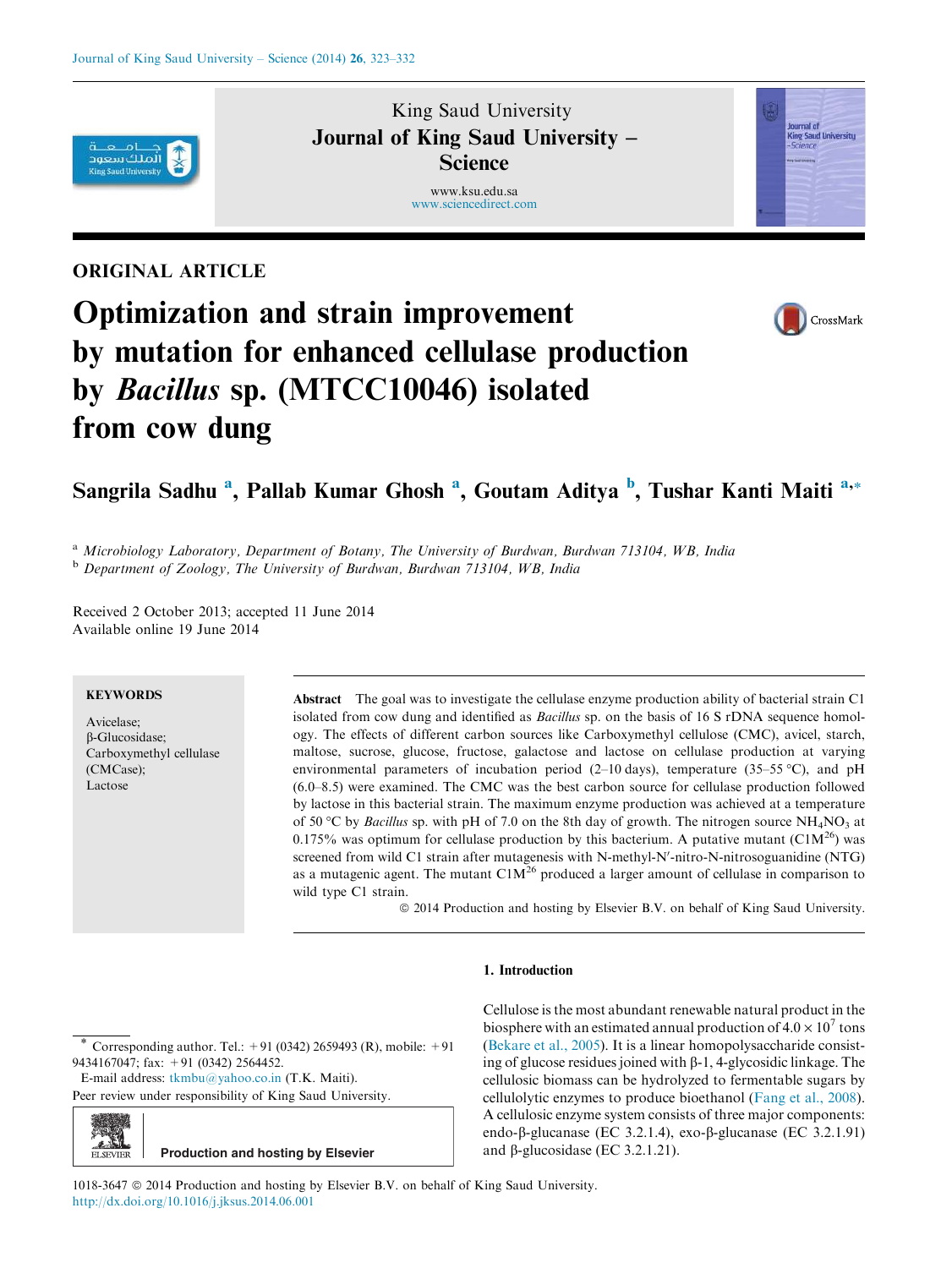The cellulases have a central role in the bioconversion of abundant renewable cellulosic biomass to commodity chemicals (Himmel et al., 1999). It has got very high biotechnological potential for applications in different industries, such as food, brewery, wine, pulp and paper, textile, detergent, feed and agriculture (Bhat, 2000). However, cost of cellulase enzyme and their stability are the major factors for their uses. Cellulases are used in cotton preparations, wool and dyeing treatment. Due to their vast applications and ever increasing demand, novel cellulases with better process suitability, high specific activity, better specificity and stability are being discovered from new lineages of cellulolytic organisms. Majority of studies on cellulase production have been focused on fungi for simpler structure with a lesser emphasis on bacterial sources (Bhat, 2000). However, bacterial cellulase are often more complex and expressed in multi-enzyme complexes providing increased function and synergy. Most importantly, bacteria inhabit a wide variety of environmental and industrial niches, which produce cellulolytic strains that are extremely resistant to environmental stresses viz. these are thermophilic or psychrophilic, alkaliphilic or acidophilic. So these strains are able to survive in the harsh conditions, they often produce enzymes that are stable under extreme stress conditions for bioconversion process. The wide variety of bacteria in the environment permits screening for more efficient cellulases to help overcome current challenges in application of this enzyme. The source of this cellulose enzyme system is best suitable from enriched microflora found in the gut of organisms thriving on lignocellulosic biomasses as their major feed.

There is increasing interest in cellulase production by bacteria such as Anoxybacillus flavithermus EHP1 (Ibrahim and Ahmed, 2007), Streptomyces sp. (Chellapandi and Himanshu, 2008), Thermomonospora (George et al., 2001), Microbacterium sp. (Sadhu et al., 2011), Streptomyces transformant T3-1 (Jang and Chen, 2003), Streptomyces sp. F2621 (Tuncer et al., 2004), Clostridium papyrosolvens (Thirumale et al., 2001), Acidothermus cellulolyticus (Shiang et al., 1991), Bacillus sp. (Heck et al., 2002; Bajaj et al., 2009; Acharya and Choudhury, 2011; Sadhu et al., 2013), Pseudomonas sp. (Bekare et al., 2005), Cellulomonas sp. (Sangkharak et al., 2012), Bosea sp. (Sadhu et al., 2012) Streptomyces griseorubens (Prasad et al., 2013).

We have isolated a bacterial strain from the fecal matter of cow which might be present as gut micro flora capable of producing cellulase designated as C1 strain and it was identified by 16 S rDNA sequence based homology. The present study envisaged the optimization of carbon source, nitrogen source and cultural condition for cellulase production by the isolated C1 strain. The possible mechanism of synergism among Carboxymethyl cellulose (CMC) with lactose for cellulase production is also discussed. Strain improvement for cellulase production was also made by isolation of mutants using N-methyl-N-nitro-N-nitrosoguanidine (NTG).

#### 2. Materials and methods

#### 2.1. Isolation and screening of cellulase producing bacteria

The cow dung samples were collected from the village of Burdwan district, West Bengal, India, in plastic bags by sterilized spatula and stored in an ice box for approximately 12 h. It

was brought to the laboratory for isolation of cellulolytic bacteria. One gram of cow dung sample was suspended with 100 ml of distilled water and was homogenized by constant shaking using an orbital shaker for 2 h at 180 rpm. Serial dilutions from  $10^{-6}$ to  $10^{-7}$  were prepared using sterilized distilled water. An aliquot of 100 µL of each dilution was spread plated onto Omeliansky's agar medium (Omeliansky, 1902) [g/L (W/V),  $(NH<sub>4</sub>)<sub>2</sub>SO<sub>4</sub>$  1;  $K<sub>2</sub>HPO<sub>4</sub>$  1; MgSO<sub>4</sub>.7H<sub>2</sub>O 0.5; NaCl traces; carboxymethyl cellulose (CMC)  $1\%$ , pH 7] and incubated at 37 °C. Morphologically dissimilar and discrete colonies were picked from different dilution plates and streaked on separate Omeliansky's agar medium and incubated at 37  $\mathrm{^{\circ}C}$  for 96 h. The replica plates were also prepared separately for staining. Cellulase producing bacteria were screened by congo red staining (Teather and Wood, 1982) and C1 strain was selected as potent cellulolytic bacteria (colony showing largest zone of decolorization).

#### 2.2. Culture medium for production of cellulase

The fermentation medium is the same as the previously used medium (Omeliansky's medium) during isolation with the only difference of addition of different carbon sources or different nitrogen sources and adjustment of pH for optimization media in different experiments. Different fermentable sugars or different nitrogen sources have been shown to either induce or inhibit cellulase production depending on individual species. To decipher the sugar effect or the effect of nitrogen sources on C1 strain cellulase activities of supernatant samples attained from cultures grown on either glucose, cellobiose, CMC, lactose, sucrose, or cellulose etc. as carbon sources and  $KNO_3$ ,  $(NH_4)_2SO_4$ ,  $NH<sub>4</sub>NO<sub>3</sub>$ , NH<sub>4</sub>Cl, peptone etc. in medium were compared. Similarly different pH was adjusted during medium preparation to determine the optimum pH of C1 strain for cellulase production. All the ingredients were mixed proportionately except carbon source and the pH was adjusted by 0.2 N NaOH/0.1 N HCl. Then the medium was sterilized by autoclaving at 121  $\rm{°C}$  for 15 min. The carbon source was sterilized separately and added to the fermentation medium during inoculation. To check the maximum production of cellulase by the C1 strain in culture, the medium was enriched with the supplements step by step which individually increase the cellulase production.

#### 2.3. Cultural conditions for cellulase production and preparation of crude enzymes

Two loops of C1 strain was inoculated into test tubes containing 5 ml of sterile water and shaken in a rotary shaker for mixing. Thereafter, 0.5 ml of culture was inoculated into 100 ml Erlenmeyer flask containing 20 ml of fermentation medium. Carbon sources are added after sterilization. The culture was incubated in a rotary shaker at  $37^{\circ}$ C at 180 rpm for 10 days. Fermented broths were removed after 2, 4, 6, 8 and 10 day intervals and were centrifuged at  $12,000g$  for 20 min at 4 °C. The cell free supernatants containing the crude enzyme were used for the estimation of cellulase enzymes. In some experiments like optimization pH, temperature, and suitable concentration of N-sources for cellulase production, fermented broths were removed after 8 day interval for crude enzyme preparation. The enzyme production by the C1 strain was determined by assay of cellulase enzymes using UV–visible spectrophotometer (Simadzu Model UV-190) at 540 nm.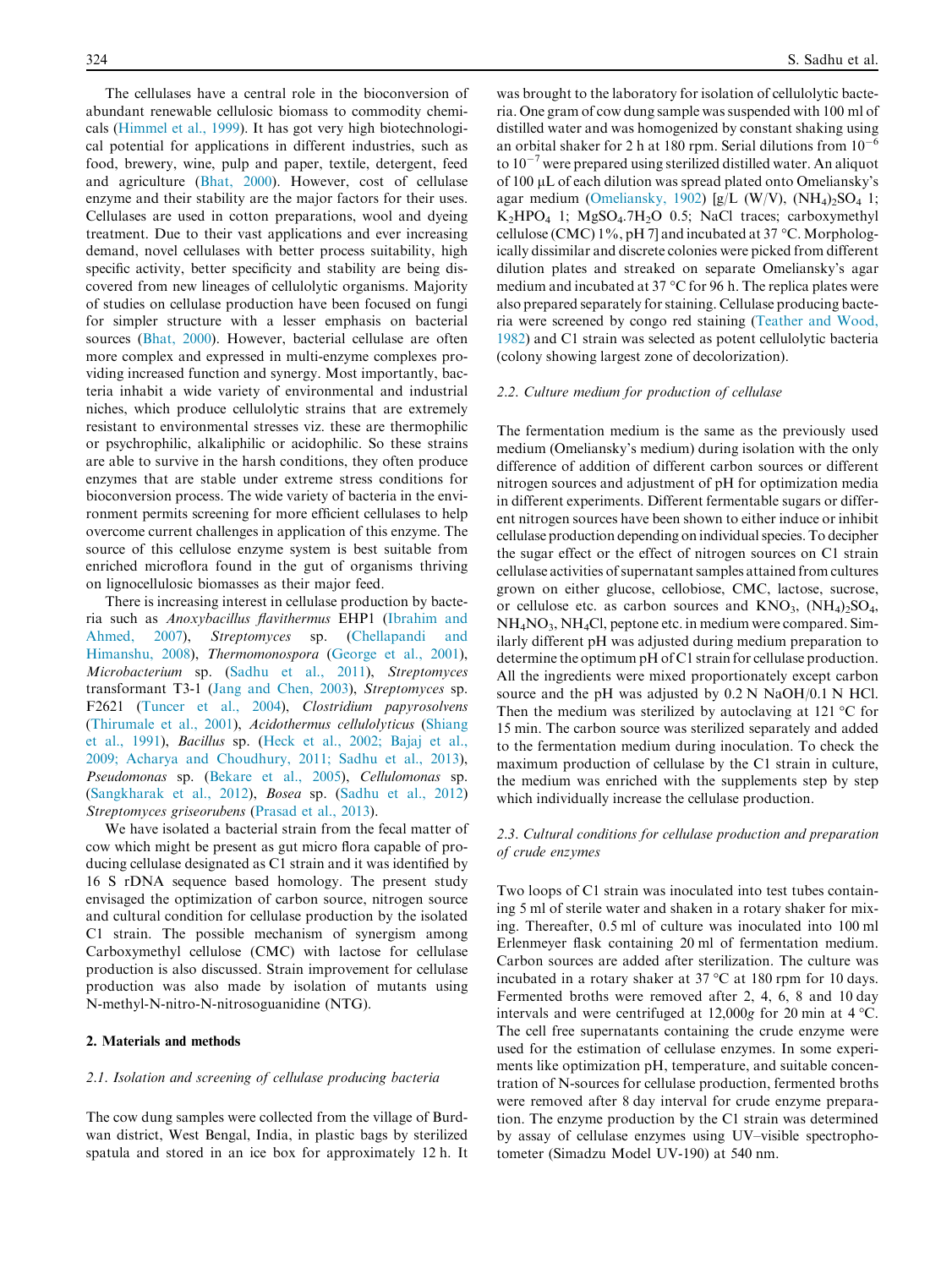#### 2.4. DNA extraction and molecular phylogenetic analyses using 16S rRNA gene sequence

Genomic DNA was isolated from C1 strain following the method of Johnson (1994). The 16S rDNA genes was amplified with broadly conserved bacterial 16s rDNA primers SSU16s-F (5'-AAC TCC TAC GGG AGG CAG CAG-3') and SSU16s-R (5'-AAG GAC TAC CAG GGT ATC TAA TCC-3') which yielded PCR products of about 0.4 Kb (Wilmotte et al., 1993). The nucleotide sequences of the amplified small subunit rRNA genes were determined bidirectionally with same SSU 16s primers according to Shaikh and Tarr (2003). A continuous stretch of 415-nucleotide 16S rRNA gene sequences was used to search for similar sequences from RDP database site. After confirmation of generic affiliation, sequences from type strains of different species were retrieved from NCBI GenBank. A phylogenetic tree was constructed showing relationship between C1 strain and other reference strains by neighbor joining (NJ) method with Jukes and Cantor correction using TREECON software as described by Saha and Chakrabarti (2006).

#### 2.5. Cellulase enzyme assay

The CMCase activity was measured by incubating 0.5 ml of culture supernatant with 0.5 ml of 1% CMC prepared in  $0.05$  M sodium acetate buffer, pH 4.8 at 40 °C for 1 h. The reducing sugars liberated were estimated by the 3,5-dinitrosalicylic acid (DNS) method (Miller, 1959). The enzyme reaction was stopped by the addition of 3 ml DNS reagent (dinitrosalicylic acid 1 g, NaOH, 16 g, potassium sodium tartrate 300 g, and distilled water up to 1 L) to the above 1 ml reaction mixture, boiled in capped glass tubes for 5 min, cooled and then optical density was measured at 540 nm. The CMCase activity was determined using a calibration curve for <sup>D</sup>-glucose. One unit of CMCase activity was defined as the amount of enzyme that released  $1 \mu$ mol of reducing sugars as glucose equivalents  $min^{-1}$  and the specific activity is the number of units of enzyme activity per milligram of enzyme protein.

Avicelase activity was determined under same conditions i.e., by incubating 0.5 ml of culture supernatant with 0.5 ml of 1% Avicel (microcrystalline cellulose) prepared in 0.05 M sodium acetate buffer, pH 4.8 at 40 °C for 1 h. After incubation, released reducing sugars were measured by the DNS method. One unit of Avicelase activity was defined as the amount of enzyme that released 1 µmol of reducing sugars as glucose equivalents  $min^{-1}$  and the specific activity is the number of units of enzyme activity per milligram of enzyme protein.

The filter paper (FPase) activity was measured according to the method of Ghosh (1987). 50 mg ( $1 \times 6$  cm<sup>2</sup> strip) of Whatman No. 1 filter paper were added in 0.5 ml of 0.05 M sodium acetate buffer (pH 4.8) and 0.5 ml of enzyme solution. The mixture was incubated at 40  $^{\circ}$ C for 1 h and then the reducing sugar liberated was measured by the DNS method. One unit of FPase activity was defined as the amount of enzyme that released 1 µmol of reducing sugars as glucose equivalents  $min^{-1}$  and the specific activity is the number of units of enzyme activity per milligram of enzyme protein.

 $\beta$ -glucosidase (or cellobiase) activity was measured by incubating 0.5 ml of culture supernatant with 0.5 ml of  $1\%$  (w/v) salicin prepared in 0.05 M sodium acetate buffer, pH 4.8 at 40 °C for 1 h. After incubation, released reducing sugars were

measured by the DNS method. One unit of b-glucosidase activity was defined as the amount of enzyme that released 1 µmol of reducing sugars as glucose equivalents  $min^{-1}$  and the specific activity is the number of units of enzyme activity per milligram of enzyme protein.

The presence of glucose was also estimated by glucose oxidase method (Baker and Panow, 1991) as the latter gives true glucose concentration eliminating interference by other reducing sugars to detect the effect of lactose on cellulase production.

#### 2.6. Protein concentration

The soluble protein concentration was determined according to the method of Lowry et al. (1951).

#### 2.7. Mutagenesis by N-methyl-N-nitro-N-nitrosoguanidine  $(NTG)$

The wide type cell grown in CMC medium at 50  $\rm ^{o}C$  for 24 h was harvested at logarithmic phase by centrifugation (10,000g, 20 min) at  $4 °C$  and washed twice with McIlvaine's buffer (containing 0.1 M citric acid and 0.2 M phosphate buffer) pH 5.0. The cell was resuspended in buffer at a concentration of  $5.8 \times 10^8$  cell/ml. and NTG (1 mg/ml) was added into the cell suspension. After incubation for 1 h at 37  $\mathrm{^{\circ}C}$  in incubation shaker at 100 rpm, the cell was centrifuged and washed immediately with buffer. The treated sample was transferred into CMC plates (Xu et al., 2011) and incubated at 50  $^{\circ}$ C for 48 h. The cellulolytic activity was assayed using congo red followed by Teather and Wood (1982).

#### 2.8. Statistical analysis

The statistical analyses (Zar, 1999) were performed using the SPSS version 11 software (Kinnear and Gray, 2000) using 3 replicates. It was performed by using a two-way factorial ANOVA, multivariate ANOVA, and three-way factorial ANOVA. In all cases, a post hoc Tukey test was carried out  $t \, y$  test was carried out to determine the significant differences within the variables.

#### 3. Results

#### 3.1. Isolation of cellulase producing bacteria from cow dung

After pouring congo red solution (0.75%) and washing it with 2% NaCl, a light colored clear zone was found around the streak. But whole plate becomes deep red in color. This indicates that the strains were cellulase producing. The cellulase producing C1 strain was isolated from cow dung and was identified to be a species of Bacillus sp. with the help of partial 16S rDNA sequence homology of C1 strain (Fig. 1).

#### 3.2. Bacterial growth and cellulase production with various saccharides

Cellulase production was found to be dependent upon the nature of the carbon source used in culture media. To maximize cellulase yield, the effects of different carbon sources  $(1\% \text{ W/V})$ in production medium have been examined and are presented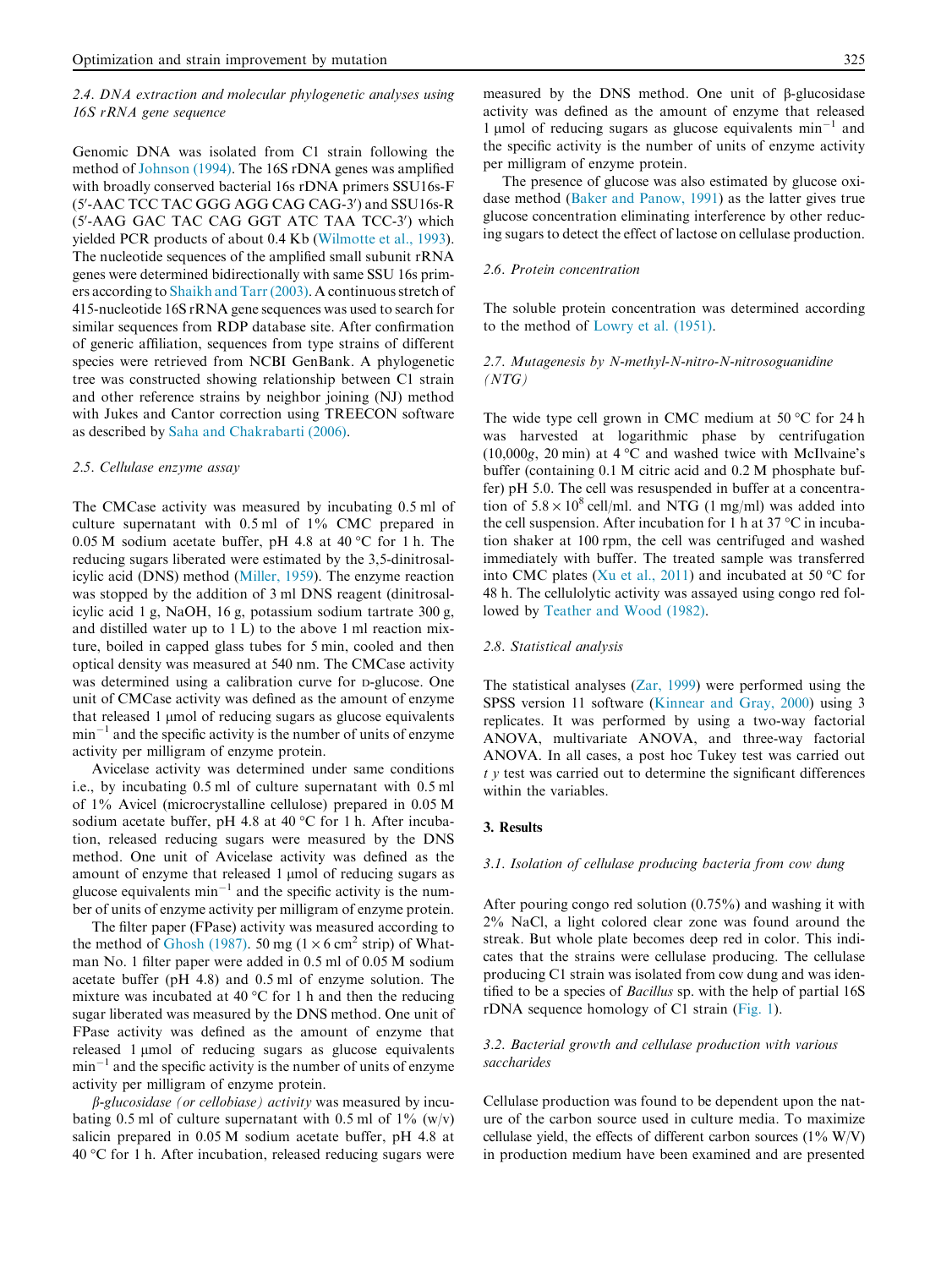

Figure 1 Neighbor-joining phylogenetic tree is showing relationship of C1 strain with different spp. of the Bacillus 100% similarities taken from blast analysis. The tree was generated using TREECON software (Van de Peer and De Wachter, 1997) with Jukes and Cantor's correction. Bootstrap values of 1000 replications are shown at the nodes. Sequence of Geobacillus stearothermophilus (AB02196) was taken as out group. Bar 0.1 substitutions per site.

in Table 1. The results were taken after 8 days of incubation. These findings showed that Bacillus sp. utilized all carbon sources for bacterial growth. The CMC was the best among the tested carbon sources for this strain, as highest CMCase, Avicelase, FPase and  $\beta$ -glucosidase were recorded which proved the powerful induction of extracellular cellulase activity (Table 1). After CMC, lactose was the next better water-soluble carbon source for cellulase production by this strain. To maximize cellulase yield, the effects of different saccharides as carbon sources in the production medium have been examined and are presented in Table 1. The results of a two way ANOVA revealed significant differences in the specific activity for different carbon sources (between Carbon source, CS:  $F_{(1)8,72} = 1104.808$ ;  $P < 0.001$ ) and enzyme types (between enzyme types, ET:  $F_{(1)3,72} = 11.58; P \le 0.001$ ) and their interactions (between CS and ET:  $F_{(1)24,72} = 14.46$ ;  $P < 0.001$ ).

#### 3.3. Effect of days on cellulase production

Incubation time is an important parameter for optimal production of enzymes. For determining the optimum incubation

Table 1 Effect of different carbon sources ( $1\%$  W/V) on cellulase production by C1 after 8 days of incubation at 37 °C. The results of post hoc Tukey test showed significant differences between the paired variables under carbon sources and enzyme types except those presented with NS in superscript.

| Carbon sources               | Specific activity $(U/mg)$ protein) |                         |                     |                                    |
|------------------------------|-------------------------------------|-------------------------|---------------------|------------------------------------|
|                              | <b>CMCase</b>                       | Avicelase <sup>NS</sup> | FPase <sup>NS</sup> | $\beta$ -Glucosidase <sup>NS</sup> |
| Starch                       | $0.49 \pm 0.012$                    | $0.47 \pm 0.008$        | $0.45 \pm 0.008$    | $0.45 \pm 0.008$                   |
| Maltose                      | $0.47 \pm 0.008$                    | $0.45 \pm 0.008$        | $0.42 \pm 0.017$    | $0.35 \pm 0.001$                   |
| Sucrose                      | $0.13 \pm 0.005$                    | $0.16 \pm 0.008$        | $0.20 \pm 0.014$    | $0.15 \pm 0.012$                   |
| Glucose                      | $0.11 \pm 0.012$                    | $0.13 \pm 0.005$        | $0.20 \pm 0.014$    | $0.21 \pm 0.011$                   |
| CMC                          | $0.73 \pm 0.011$                    | $0.77 \pm 0.011$        | $0.84 \pm 0.026$    | $0.93 \pm 0.014$                   |
| $\text{Avice}$ <sup>NS</sup> | $0.26 \pm 0.015$                    | $0.45 \pm 0.014$        | $0.32 \pm 0.014$    | $0.26 \pm 0.015$                   |
| Lactose                      | $0.69 \pm 0.008$                    | $0.70 \pm 0.006$        | $0.75 \pm 0.014$    | $0.80 \pm 0.020$                   |
| Fructose <sup>NS</sup>       | $0.35 \pm 0.014$                    | $0.31 \pm 0.008$        | $0.32 \pm 0.014$    | $0.38 \pm 0.015$                   |
| Galactose                    | $0.26 \pm 0.008$                    | $0.27 \pm 0.014$        | $0.28 \pm 0.008$    | $0.29 \pm 0.015$                   |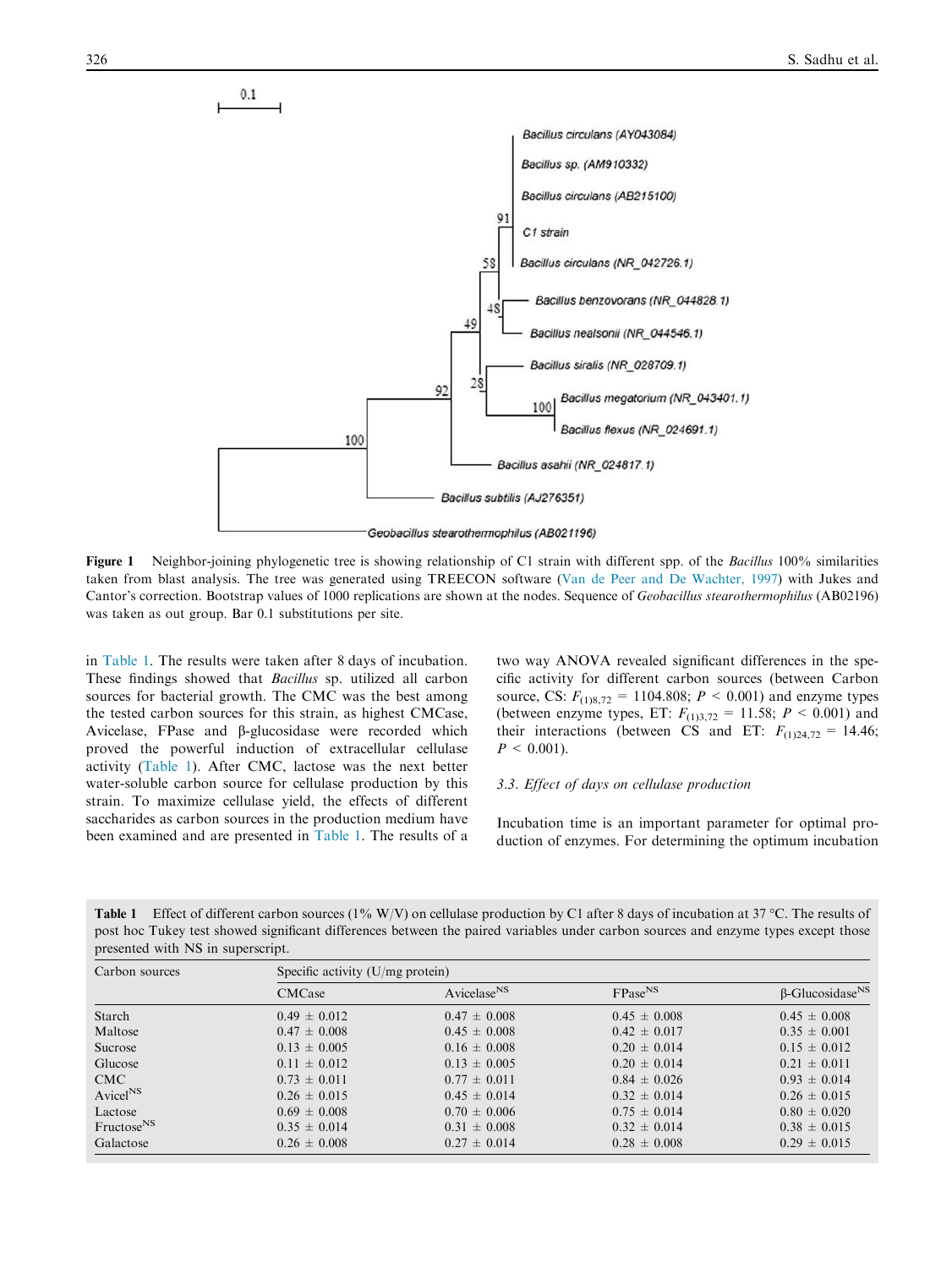

Figure 2 Time course of CMCase, Avicelase, FPase and b-glucosidase of crude enzyme produced by culture medium containing  $1\%$  CMC at 37 °C by *Bacillus* sp.

days, a range of days (2–10 days) was tested, keeping the incubation temperature constant at  $37^{\circ}$ C and pH at 7.0. It was observed that the strain gradually raised cellulase synthesis and reached maximum activity (Fig. 2) at 8 days (0.73 U/mg CMCase, 0.77 U/mg Avicelase, 0.84 U/mg FPase and 0.93 U/mg  $\beta$ -glucosidase) after that enzyme activity slowly decreased.

#### 3.4. Optimum concentration of CMC

We find that among different carbon sources CMC was the best carbon source. Among different concentrations of CMC, 8% CMC was optimum for cellulase production of this strain (1.114 U/mg CMCase, 1.065 U/mg Avicelase, 1.117 U/mg FPase and 1.041 U/mg b-glucosidase) (Fig. 3) revealed by a two way ANOVA followed by Tukey test (Fig. 3). The results of a two way univariate ANOVA using CMC concentrations and the enzyme types as variables were tested to justify the differences in the specific activity exhibited by Bacillus sp. (strain C1). All P values are significant at  $P < 0.001$  level.

#### 3.5. Effect of temperature on cellulase production

The medium was adjusted to pH 7.0 during the optimization of incubation temperature. For determining the optimum



Figure 3 CMCase, Avicelase, FPase and  $\beta$ -glucosidase of crude enzyme produced by culture medium containing different concentrations of CMC at 37 °C after 8 days by Bacillus sp.

temperature, a range of temperatures  $(35-55 °C)$  was tested, keeping the incubation days constant at 8 days and using 8% CMC. It was observed that the levels of CMCase, Avicelase, FPase and  $\beta$ -glucosidase were highest at 50 °C (2.05 U/mg CMCase, 2.4 U/mg Avicelase, 2.02 U/mg FPase and 2.6 U/mg  $\beta$ -glucosidase) (Fig. 4), after that cellulase production slowly decreased. The results of a two-way ANOVA substantiate the differences in the specific activities at different temperatures for the enzymes . The significant  $F$  value for the temperature and enzyme interactions is suggestive of the fact that the peak activity of the enzymes vary in their temperature ranges.

#### 3.6. Effect of pH on cellulase production

For determining the optimum pH, a range of pH  $(6.0-8.5)$  was tested, keeping the incubation temperature constant at 50 °C and 8 days and using 8% CMC. It was observed that the strain gradually raised cellulase synthesis and reached maximum activity (Fig. 5) at pH 7.0 (2.26 U/mg CMCase, 2.45 U/mg Avicelase, 2.05 U/mg FPase and 2.84 U/mg  $\beta$ -glucosidase) after that enzyme activity slowly decreased. Like the temperature effects on cellulase production, effects of pH and enzyme interactions in the ANOVA were also noted (Fig. 5).

#### 3.7. Effect of nitrogen sources on cellulase production

The enzyme production is affected significantly under different concentrations of the organic and inorganic nitrogen sources (Table 2). For determining the suitable nitrogen source, all optimized conditions are used. The results of a two way ANOVA revealed significant differences in the specific activity for different nitrogen sources (between Nitrogen source, NS:  $F_{(1)6,56} = 13272.808$ ;  $P < 0.001$ ) and enzyme types (between enzyme types, ET:  $F_{(1)3,56} = 194.58$ ;  $P \le 0.001$ ) and their interactions (between NS and ET:  $F_{(1)18,56} = 323.941$ ;  $P \leq 0.001$ ). Among the different nitrogen sources tested, the enzyme activity was higher with  $NH<sub>4</sub>NO<sub>3</sub>$  (Table 3). To find out the suitable concentration of  $NH<sub>4</sub>NO<sub>3</sub>$ , different concentrations of  $NH<sub>4</sub>NO<sub>3</sub>$  were tested, among which  $0.175\%$  NH<sub>4</sub>NO<sub>3</sub> was optimum for this strain  $(5.6 \text{ U/mg})$ 



Figure 4 Production of cellulases by *Bacillus* sp. in broth culture containing 8% CMC after 8 days of incubation at different temperatures.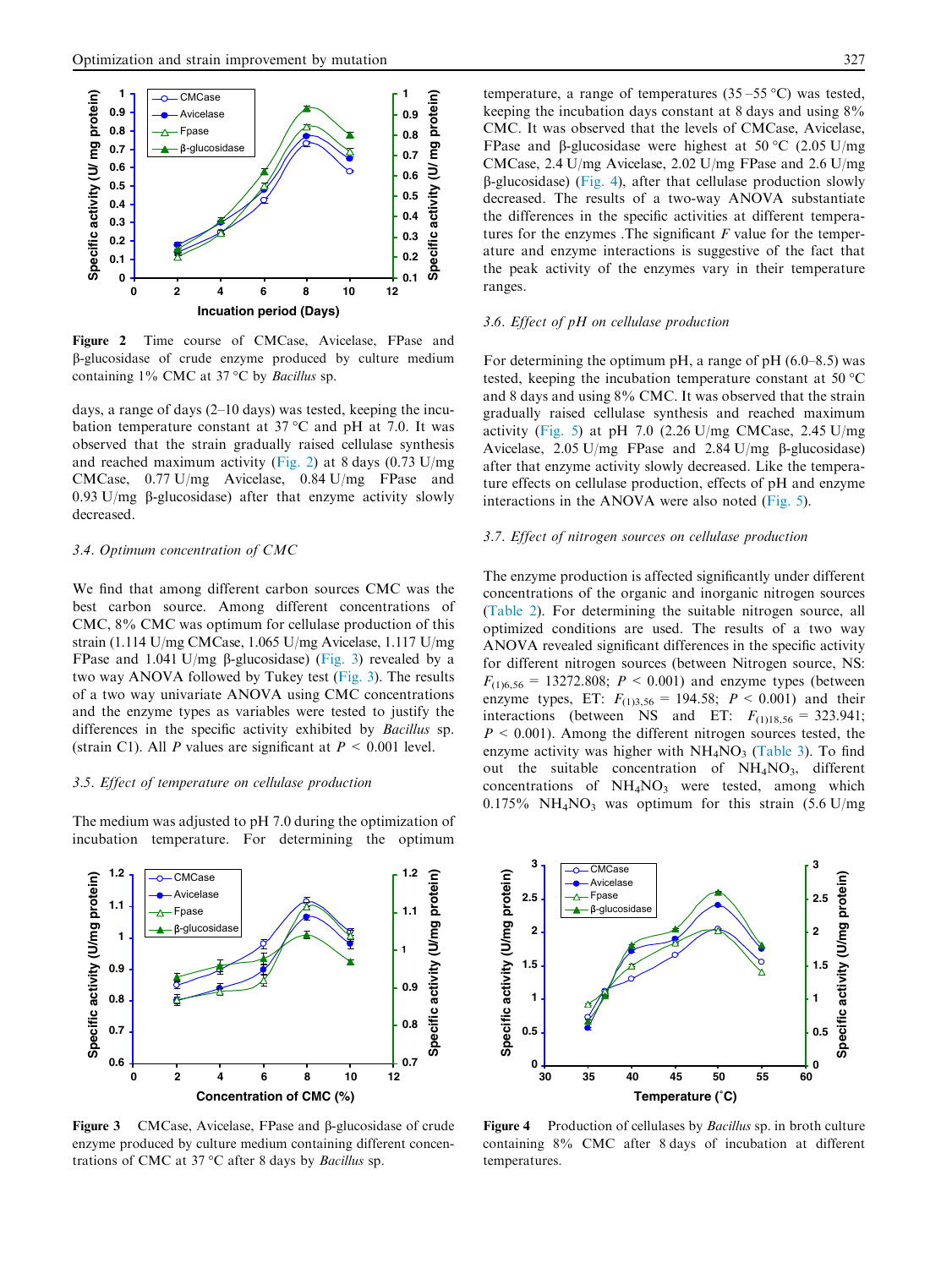

Figure 5 Production of cellulases by C1 in broth culture containing  $8\%$  CMC after 8 days of incubation at 50 °C at different pH.

CMCase, 5.75 U/mg Avicelase, 5.4 U/mg FPase and 5.62 U/mg  $\beta$ -glucosidase) (Fig. 6).

#### 3.8. Optimum concentration of lactose

We find that lactose was the penultimate best carbon source for cellulase production. Therefore, effects of two different concentrations of lactose have been tested (Figs. 7A and B) and it was observed that 1% lactose was better for cellulase production of this strain (Fig. 7A). A repeated measures ANOVA justified the differences on the supplement added to the medium, the time (in days) of incubation and the activity of the different enzyme by this Bacillus sp. strain C1.

#### 3.9. Effect of lactose on cellulase production

CMC was the optimum carbon source for cellulase production among the sources tested (Table 1). We noticed that the effect of disaccharide lactose on cellulase synthesis significantly differed. The specific activity of CMCase, Avicelase, FPase and b-glucosidase recorded highest when 8% CMC was supplemented with 1.0% lactose (Table 3). Activities of the same enzymes under similar conditions were comparatively lower with 7% CMC with 1% lactose or with any other combination percentage of them as substrate (Figs. 8A, B).

#### 3.10. Effect of mutagenic treatment on cellulose production

The wild type Bacillus sp. strain C1 was subjected to mutagenic treatment using NTG for strain improvement. After mutagenesis, following C1M<sup>11</sup>, C1M<sup>16</sup>, C1M<sup>23</sup>, C1M<sup>26</sup>, C1M<sup>29</sup> mutant colonies were obtained based on the ratio of diameter between the clearing zone and colony on the CMC-congo red medium. The cellulase activity of clones that displayed the largest clearing zones was assessed after 60 h of cultivation. The five best isolates were selected and cultivated in the CMC agar medium (Table 4). Mutant strain  $C1M^{26}$  exhibited the highest CMCase activity at 16.30 U/mg protein followed by the mutant strain  $CM<sup>16</sup>$  (14.75 U/mg proteins) (Table 4).

#### 4. Discussion

The 16S rDNA sequence has been submitted to Microbial Type Culture Collection Centre and GenBank, Chandigarh, India and Accession No. is MTCC10046. The phylogenetic analysis of the C1 strain using its 16S rDNA sequence data showed that strain C1 had the highest homology (100%) with Bacillus circulans. Due to the lack of overall genome relatedness, chemotaxonomic data, FAME etc. the specific epithet of C1 strain could not be assigned and identified as Bacillus sp. (Fig. 1).

Production of cellulase in the presence of different cellulosic substrates was studied by using C1 strain. The strain has the ability to metabolize these cellulosic substrates for their growth

Table 2 Effect of different Nitrogen sources (0.1% W/V) on cellulase production by Bacillus sp. after 8 days of incubation at 50 °C and pH 7.0. The results of post hoc Tukey test showed significant differences between the paired variables under nitrogen sources and enzyme types except those presented with NS in superscript.

| Nitrogen source $(0.1\%)$             | $CMCase$ (U/mg protein) | Avicelase $(U/mg$ protein) | $FPaseNS$ (U/mg protein) | $\beta$ -Glucosidase <sup>NS</sup> (U/mg protein) |
|---------------------------------------|-------------------------|----------------------------|--------------------------|---------------------------------------------------|
| KNO <sub>3</sub>                      | $2.26 \pm 0.020$        | $2.40 \pm 0.015$           | $2.05 \pm 0.17$          | $2.82 \pm 0.015$                                  |
| $(NH_4)$ <sub>2</sub> SO <sub>4</sub> | $1.14 \pm 0.015$        | $1.82 \pm 0.015$           | $1.82 \pm 0.015$         | $1.99 \pm 0.020$                                  |
| NH <sub>4</sub> NO <sub>3</sub>       | $3.52 \pm 0.015$        | $3.52 \pm 0.017$           | $3.56 \pm 0.017$         | $3.62 \pm 0.011$                                  |
| NH <sub>4</sub> Cl                    | $3.03 \pm 0.015$        | $3.21 \pm 0.011$           | $2.85 \pm 0.011$         | $2.74 \pm 0.015$                                  |
| Peptone                               | $2.37 \pm 0.015$        | $2.37 \pm 0.015$           | $2.38 \pm 0.015$         | $1.87 \pm 0.005$                                  |
| Yeast extract                         | $1.91 \pm 0.020$        | $1.99 \pm 0.015$           | $1.52 \pm 0.015$         | $1.70 \pm 0.015$                                  |
| Tryptone                              | $1.05 \pm 0.015$        | $1.20 \pm 0.015$           | $1.08 \pm 0.018$         | $1.12 \pm 0.017$                                  |

**Table 3** Effect of lactose: culture medium containing (I) 8% (W/L) CMC as carbon source over 8 days or (II) 8% CMC + 1% lactose over 8 days at 37 °C by C1 strain. All *t*-values are significantly different at  $P < 0.001$  level.

| Analysis items                                        |                   |                   | $t_{(2),2}$ -Value |
|-------------------------------------------------------|-------------------|-------------------|--------------------|
| CM Case specific activity $(U/mg)$ protein)           | $1.114 \pm 0.002$ | $6.41 \pm 0.023$  | 145.091            |
| Avicelase specific activity $(U/mg)$ protein)         | $1.065 \pm 0.002$ | $5.46 \pm 0.037$  | 120.107            |
| FPase specific activity $(U/mg)$ protein)             | $1.117 \pm 0.005$ | $6.41 \pm 0.014$  | 114.303            |
| $\beta$ -Glucosidase specific activity (U/mg protein) | $1.041 \pm 0.002$ | $5.40 \pm 0.023$  | 141.499            |
| Protein $(mg/ml)$                                     | $0.136 \pm 0.002$ | $0.720 \pm 0.003$ | 99.19              |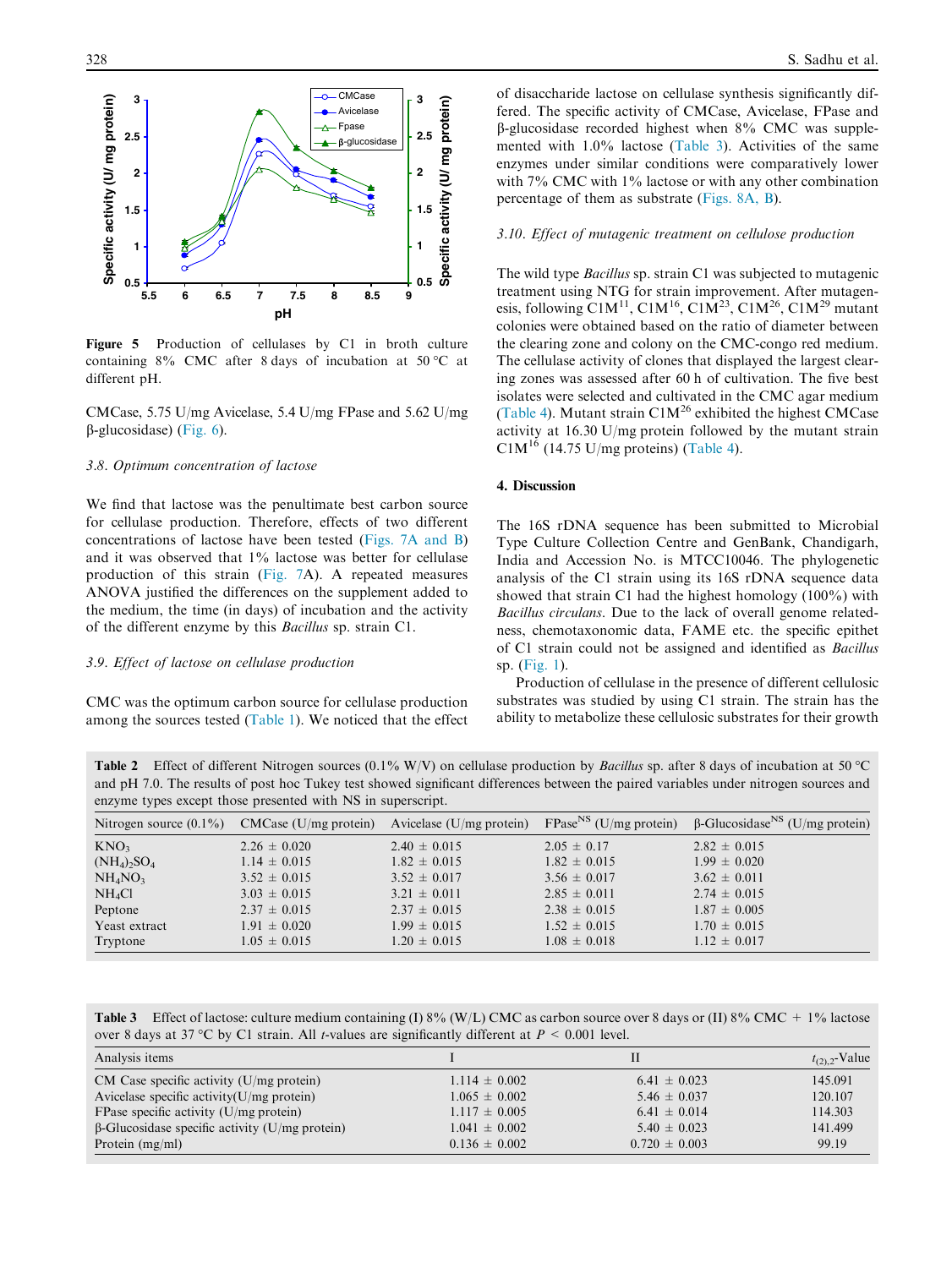

Figure 6 CMCase, Avicelase, FPase and b-glucosidase of crude enzyme produced by culture medium containing different concentrations of  $NH_4NO_3$  at 37 °C after 8 days by *Bacillus* sp.



Figure 7A Time course of CMCase, Avicelase, FPase and b-glucosidase of crude enzyme produced by culture medium containing  $1\%$  lactose at 37 °C by *Bacillus* sp.



Figure 7B Time course of CMCase, Avicelase, FPase and b-glucosidase of crude enzyme produced by culture medium containing  $2\%$  lactose at  $37 °C$  by *Bacillus* sp.

by expressing cellulolytic enzyme activities. In the presence of CMC, the strain displayed significant activity when compared with others followed by lactose, starch and maltose etc.,



Figure 8A Time course of CMCase, Avicelase, FPase and b-glucosidase of crude enzyme produced by culture medium containing (A)  $7\%$  CMC + 1% lactose at 37 °C by *Bacillus* sp.



Figure 8B Time course of CMCase, Avicelase, FPase and b-glucosidase of crude enzyme produced by culture medium containing (B) 8% CMC + 1% lactose at 37 °C by *Bacillus* sp.

substantiated by post hoc Tukey test (Table 1). Other carbon sources did not show a significant role on enzyme productivity. The results of carbon sources were in accordance with the results of Streptomyces sp. BRC1 and BRC2 (Chellapandi and Himanshu, 2008), A. flavithermus EHP1 (Ibrahim and Ahmed, 2007), Microbacterium sp. (Sadhu et al., 2011), Bacillus sp. (Sadhu et al., 2013).

In the present study the C1 strain produced highest enzyme production after 8 days of incubation, after that it was decreasing (Fig. 2). In Streptomyces sp. BRC1 and BRC2 gradually raised endoglucanase synthesis and reached maximum activity at 3 days, after that enzyme activity slowly decreased (Chellapandi and Himanshu, 2008). A similar 8 day incubation period was essential for cellulase production in Microbacterium sp. (Sadhu et al., 2011) and in Bosea sp. (Sadhu et al., 2012). A 10 day incubation period was essential for cellulase production in Bacillus sp. (Sadhu et al., 2013).

Among different carbon sources, lactose was the next suitable carbon source after CMC for cellulase production by this strain (Table 1). This is reflective of the various physiological and biochemical adaptations of the bacteria Bacillus sp. and that the enzyme activities vary with time and the available energy sources.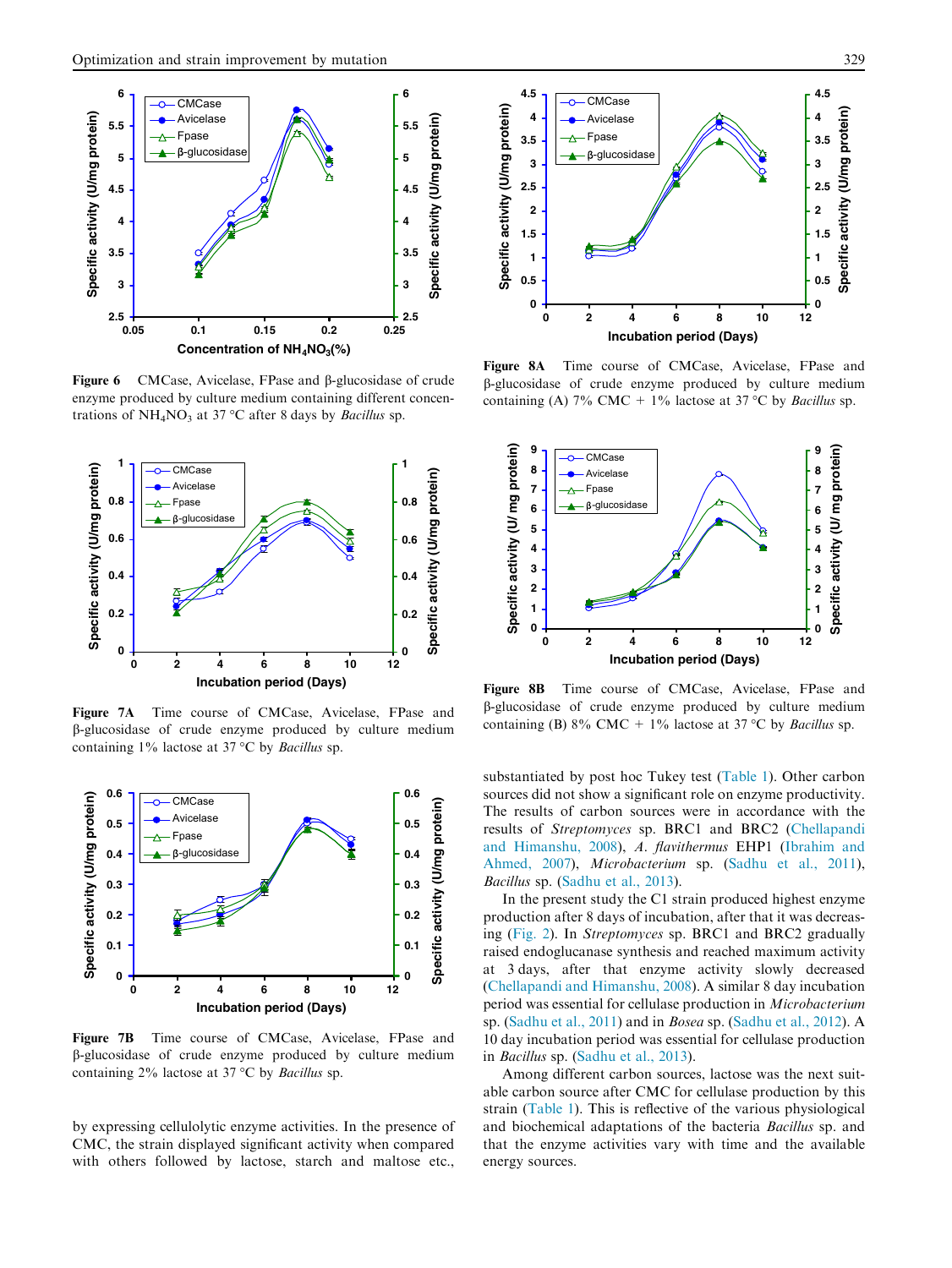| Bacterial strains |                   | $CMCase$ (U/mg protein) | Avicelase $(U/mg$ protein) | FPase $(U/mg$ protein) | $\beta$ -Glucosidase (U/mg protein) |
|-------------------|-------------------|-------------------------|----------------------------|------------------------|-------------------------------------|
| Wild type         | C1 strain         | $9.40 \pm 0.002$        | $10.12 \pm 0.002$          | $9.55 \pm 0.002$       | $9.02 \pm 0.002$                    |
| Mutant            | C1M <sup>11</sup> | $11.20 \pm 0.002$       | $11.35 \pm 0.002$          | $11.25 \pm 0.002$      | $11.11 \pm 0.002$                   |
|                   | $C1M^{16}$        | $14.75 \pm 0.037$       | $14.82 \pm 0.037$          | $14.55 \pm 0.037$      | $14.22 \pm 0.037$                   |
|                   | C1M <sup>23</sup> | $13.21 \pm 0.023$       | $13.26 \pm 0.023$          | $13.21 \pm 0.023$      | $13.02 \pm 0.023$                   |
|                   | $C1M^{26}$        | $16.30 \pm 0.015$       | $16.55 \pm 0.015$          | $16.62 \pm 0.014$      | $16.15 \pm 0.015$                   |
|                   | $C1M^{29}$        | $12.86 \pm 0.014$       | $12.92 \pm 0.017$          | $12.70 \pm 0.017$      | $12.78 \pm 0.011$                   |

Table 4 Comparison on carboxymethyl-cellulase (CMCase), Avicelase, FPase and b-glucosidase activity from wild type and mutant strain of Bacillus sp. after cultivation in CMC medium at 50  $^{\circ}$ C.

Microbial cellulase production has been influenced by temperature. Optimum temperatures for cellulase production are different in different bacteria (Chellapandi and Himanshu, 2008; George et al., 2001). From Fig. 4, it was found that maximum cellulase activity was recorded at 50  $^{\circ}$ C by this strain. Similar results have been found in Thermonospora (George et al., 2001), Streptomyces transformant T3-1 (Jang and Chen, 2003), Bosea sp. (Sadhu et al., 2012), Bacillus sp. (Sadhu et al., 2013) and S. griseorubens (Prasad et al., 2013).

Comparison in terms of enzyme activity is difficult to establish because the prokaryotic cellulases may present very different actions from those of fungi, with best pH varying among them (Heck et al., 2002). The cellulase production was higher at pH 7.0 in the medium by C1 strain. Similar observations have been recorded in *Streptomyces* sp F2621 (Tuncer et al., 2004), Streptomyces BRC1 and BRC2 (Chellapandi and Himanshu, 2008), A. flavithermus EHP1 (Ibrahim and Ahmed, 2007), Bosea sp. (Sadhu et al., 2012), Bacillus sp. (Sadhu et al., 2013) and S. griseorubens (Prasad et al., 2013).

The production of cellulases is sensitive to the nitrogen source and nitrogen level in the medium. The production medium was incorporated with different inorganic nitrogen sources to determine a suitable nitrogen source for CMCase production. Meat extract and tryptone  $(1\%)$  served as intensive nitrogen sources to Streptomyces sp. BRC1 and yeast extract (1%) suited for Streptomyces sp. BRC2 (Chellapandi and Himanshu, 2008) for cellulase production. The enzyme activity was higher with NH<sub>4</sub>Cl (0.15%) in *Bacillus* sp. (Sadhu et al., 2013). Similar results have been found in Bosea sp. (Sadhu et al., 2012).

It was observed from Table 1 the lactose was the penultimate carbon source for cellulase production after CMC for this strain. It is apparent from the multivariate test that significant differences were obvious between the enzyme types and their peak activity in respect to the incubation periods and the media.

Most microbial cellulases are induced in the presence of cellulose but cellulose itself cannot directly trigger the induction as it is insoluble. A basal level of cellulase production occurs in the absence of glucose. The soluble saccharides such as cellobiose, sorphorose, lactose, trehalose, sorbose, and galactose might serve as inducers for cellulase synthesis as reported in C. papyrosolvens (Thirumale et al., 2001), A. cellulolyticus (Shiang et al., 1991). We therefore, investigated the positive synergistic effect of lactose with CMC on cellulase production by C1 strain. Lactose synergistically enhanced the cellulase synthesis. Activities of same enzymes under similar condition were also lower when the substrates (CMC or lactose) were added individually. The result is also in accordance with the results reported earlier with a fungus Hypocrea jecorina (Seiboth et al., 2002) and in bacteria Microbacterium (Sadhu et al., 2011). However, the mechanism through which lactose induces the formation of cellulase is not clearly known; Seiboth et al. (2002) stated that lactose might act as an inducer of cellulase formation rather than promoting cellulase biosynthesis by relieving the carbon catabolite repression.

Lactose induces cellulase production in this strain. Lactose consists of <sup>D</sup>-galactose and <sup>D</sup>-glucose though cellulase synthesis cannot be induced by galactose or glucose individually (Table 1). This is reflected through the two tailed paired t-test carried out on the specific activity of the enzymes under the two different media –  $8\%$  CMC and  $8\%$  CMC +  $1\%$  lactose, with significantly higher activity in lactose containing medium. Protein yield was also higher in the medium containing lactose. Reports from the literature suggested that glucose inhibited cellulose synthesis (Ilmen et al., 1997) and lactose enhances significantly higher cellulase levels than <sup>D</sup>-galactose in Trichoderma reesei (Karaffa et al., 2006). The induction mechanism of cellulase formation is studied in fungus by many workers (Schmoll and Kubicek, 2003) and in bacteria (Sadhu et al., 2011, 2013). We therefore consider that lactose is a water soluble disaccharide in the mixed medium with CMC and was fast utilized by Bacillus sp. and produced cellulose initially which would enable an initial attack on CMC followed by more cellulase production. Thus, the cellulase production was remarkably enhanced when lactose was added with CMC as a carbon source. Lactose is a powerful inducer that generally enhances the cellulase yield in this organism by stimulating secretion of various proteins along with cellulase. The strain C1 which initially produced low amount of cellulase but after cultural optimization it increased the production as shown in Table 5.

Mutant strain C1M26 exhibited the highest CMCase activity. A similar result was found in Cellulomonas sp. TSU-03 where NTG treated mutant strains increased the yield of cellulose (Sangkharak et al., 2012). NTG was suggested to affect the cellulase genes within these mutants. But, how NTG triggered cellulase production in these mutants is not clear. We favor the hypothesis that NTG could have affected the regulatory genes or the stability of the mRNA leading to greater cellulase synthesis. Similar hypothesis is also put forward in Pseudomonas sp. where catabolite repression was responsible for enhanced cellulase production by mutagenesis.

#### 5. Conclusion

The bacteria as enzyme sources have many advantages that, the enzymes produced are normally extracellular, making easier for downstream process. The development of economically feasible technologies for cellulase production and for the enzymatic hydrolysis of cellulosic materials will enable to utilize the large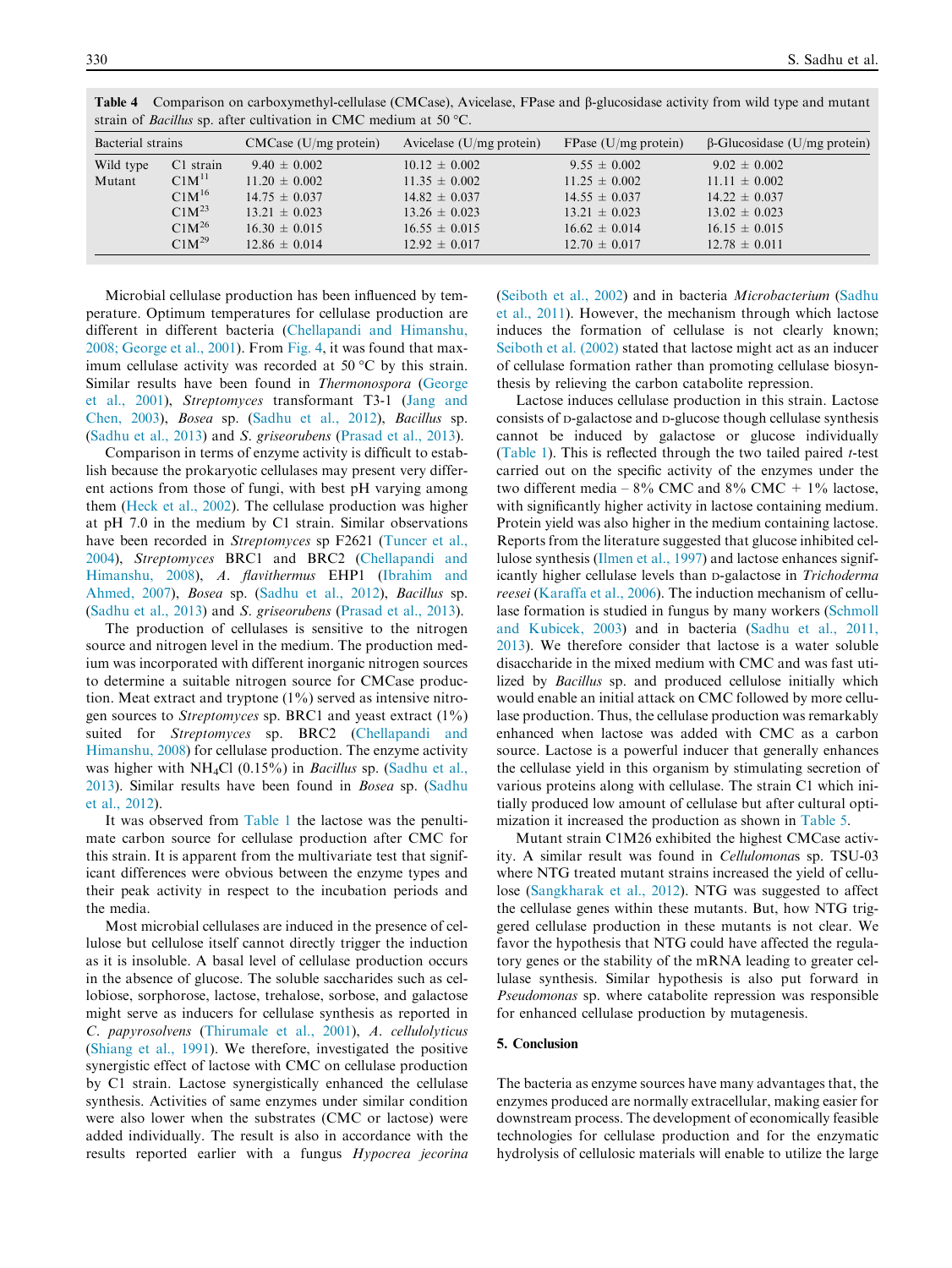$.041 \pm 0.010$  $2.6 \pm 0.010$  $2.84 \pm 0.015$  quantities of biomass such as the residues of both food industries and agriculture. Thus the present investigation was selected to conduct an extensive study on cellulases from Bacillus sp. Present study aimed at isolation of promising cellulase producing Bacillus sp its identification, and optimization of cultural conditions for production of cellulolytic enzymes. Though we isolated the C1 strain from cow dung, the input of cellulase production by Bacillus sp. was attempted by the optimization and mutagenesis study. Enhancement of cellulase production in the presence of lactose has been reported in fungi and in some bacteria. Present work suggests that lactose has an enhancing effect on cellulase production in this strain also and strengthening the hypothesis. NTG treated mutants showed higher cellulase production than wild type of C1 strain. The result concludes that mutagenesis by NTG caused enhancement of cellulase production by mutation of regulatory genes or stability of mRNA of cellulase or by some other unknown mechanisms.

#### Acknowledgements

The first author received financial support from the University Grant Commission through The University of Burdwan. We thank our colleagues for their moral support.

#### References

- Acharya, S., Choudhury, A., 2011. Effect of nutritional and environmental factors on cellulose activity by thermophilic bacteria isolated from hot spring. J. Sci. Ind. Res. 70, 142–148.
- Bajaj, B.K., Pangotra, H., Wani, A.M., Sharma, P., Sharma, A., 2009. Partial purification and characterization of a highly thermostable and pH stable endoglucanase from a newly isolated Bacillus strain M-9. Indian J. Chem. Technol. 16, 382–387.
- Baker, W., Panow, A., 1991. Estimation of cellulase activity using a glucose oxidase-Cu (II) reducing assay for glucose. J. Biochem. Biophys. Methods 23, 265.
- Bekare, M.K., Adewale, I.O., Ajayi, A., Shonukan, O.O., 2005. Purification and characterization of cellulase from the wild-type and two improved mutants of Pseudomonas fluorescens. Afr. J. Biotechnol. 4, 898–904.
- Bhat, M.K., 2000. Cellulases and related enzymes in biotechnology. Biotechnol. Adv. 18, 355–383.
- Chellapandi, P., Himanshu, M.J., 2008. Production of endoglucanase by the native strains of Streptomyces isolates in submerged fermentation. Braz. J. Microbiol. 39, 122–127.
- Fang, X., Yano, S., Inone, H., Sawayama, S., 2008. Lactose enhances cellulase production by the filamentous fungus Acremonium cellulolyticas. J. Biosci. Bioeng. 106, 115–120.
- George, P.S., Ahmed, A., Rao, B.M., 2001. Studies on carboxymethyl cellulase produced by an alkalothermophilic actinomycete. Bioresour. Technol. 77, 171–175.
- Ghosh, T.K., 1987. Measurement of cellulase activities. Pure Appl. Chem. 59, 257–268.
- Heck, J.X., Hertz, P.F., Ayub, M.A.Z., 2002. Cellulase and xylanase production by isolated Amazon Bacillus strains using soya been industrial residue based solid-state cultivation. Braz. J. Microbiol. 33, 213–218.
- Himmel, M.E., Ruth, M.F., Wyman, C.E., 1999. Cellulase for commodity products from cellulosic biomass. Curr. Opin. Biotechnol. 10, 358–364.
- Ibrahim, A.S.S., Ahmed, I.E., 2007. Isolation and identification of new cellulases producing thermophilic bacteria from an Egyptian hot spring and some properties of the crude enzyme. Aust. J. Basic & Appl. Sci. 1 (4), 473–478.

|                            | Table 5 Improvement of cellulase production as the changes of the condition. |        |                                  |                  |                   |                      |
|----------------------------|------------------------------------------------------------------------------|--------|----------------------------------|------------------|-------------------|----------------------|
| Experiment                 | Condition                                                                    | Result | Specific activity (U/mg protein) |                  |                   |                      |
|                            |                                                                              |        | <b>CM</b> Case                   | Avicelase        | FPase             | <b>B-Glucosidase</b> |
| ncubation period (days)    | 37 °C, pH 7.0, 1% CMC, 0.1% W/V N <sub>2</sub> source                        | 8 days | $0.73 \pm 0.011$                 | $0.77 \pm 0.011$ | $0.84 \pm 0.026$  | $0.93 \pm 0.014$     |
| Concentration of $CMC$ (%) | 37C, pH 7.0, 8 days, 0.1% W/V $N_2$ source                                   |        | $1.114 \pm 0.015$                | $.065 \pm 0.010$ | $1.117 \pm 0.010$ | $1.041 \pm 0.010$    |

Concentration of CMC (%) 3<sup>7</sup>C, pH 7.0, 8 days, 0.1% W/V N<sub>2</sub> source 8% 1.114 ± 0.015 1.065 ± 0.010 1.117 ± 0.010 1.041 ± 0.010

 $2\circ 05$  $0.7$ 

 $C$  2.05  $\pm$  0.015  $2.015$   $2.015$   $2.015$   $2.010$   $2.010$   $2.010$   $2.010$ 

 $\pm$  0.011  $1.065 \pm 0.010$  $2.4 \pm 0.017$  $2.45 \pm 0.015$ 

 $2.05 \pm 0.017$  $3.56 \pm 0.017$  $5.4 \pm 0.015$ 

 $2.02 \pm 0.011$  $1.117 \pm 0.010$  $0.84 \pm 0.026$ 

C, 8.8 days, 8.8 days 2.27 N/V N/V N/V N/V N/V 2.27 2.27 2.017 2.27 2.015 2.015 2.017 2.84 ± 0.017 2.84 ± 0.017

 $NH<sub>4</sub>NO<sub>3</sub>$ 0.175%

 $2.26 \pm 0.020$  $5.6 \pm 0.015$  $6.41 \pm 0.023$ 

 $2.05 \pm 0.015$  $3.52 \pm 0.015$ 

C, pH 7.0, 0.1% W/V N2 source NH4NO<sub>3</sub> 3.52 ± 0.015 3.52 ± 0.017 3.52 ± 0.017 3.56 ± 0.017 3.56 ± 0.017 3.62 ± 0.01<br>C, pH 7.03.56 ± 0.017 3.52 ± 0.017 3.52 ± 0.017 3.52 ± 0.017 = 0.017 = 0.017 = 0.017 = 0.019 = 0.019 = 0.0

C, pH 7.0 0.012 = 0.015 5.75 ± 0.015 5.75 ± 0.015 5.75 ± 0.015 5.75 ± 0.015 5.75 ± 0.017 5.4 ± 0.015 5.75 ± 0.

 $3.52 \pm 0.017$ <br> $5.75 \pm 0.015$ <br> $5.46 \pm 0.037$ 

 $\pm 0.023$ 

 $6.41 \pm 0.014$ 

 $3.62 \pm 0.011$  $5.62 \pm 0.011$  $5.40$ 

C, pH 7.0, 9.1, 2.023 A, 9.1, 2.023 6.023 5.023 5.023. A, 2.023 5.023 5.023 5.41 ± 0.0237 6.41 ± 0.0237 6.41 ± 0.023

C) pH 7.0, 8 days, 8% collection  $\sum_{i=1}^{n} N_i$  N/V  $\sum_{i=1}^{n} N_i$  and  $\sum_{i=1}^{n} N_i$ 

pH 7.0, 8 days, 8% CMC, 0.1% W/V N<sub>2</sub> source 50 °C, 8 days, 8% CMC, 0.1% W/V N<sub>2</sub> source

8 days, 8% CMC, 50 °C, pH 7.0, 0.1% W/V N<sub>2</sub> source

37 °C, pH 7.0, 8 days, 0.1% W/V N<sub>2</sub> source

8 days, 8% CMC, 50 °C, pH 7.0

Temperature (°

Eq

Temperature (°C)

 $50^{\circ}$ 

Suitable nitrogen source 8 days, 8% CMC, 50 -

Concentration of NH<sub>4</sub>NO<sub>3</sub> (%) 8 days, 8% CMC, 50  $^{\circ}$  6 cm  $\sim$  3.

Concentration of  $NH_4NO_3$  (%)

Suitable nitrogen source

 $8\%$  CMC + 1% lactose 37°

 $8\%$  CMC +  $1\%$  lactose